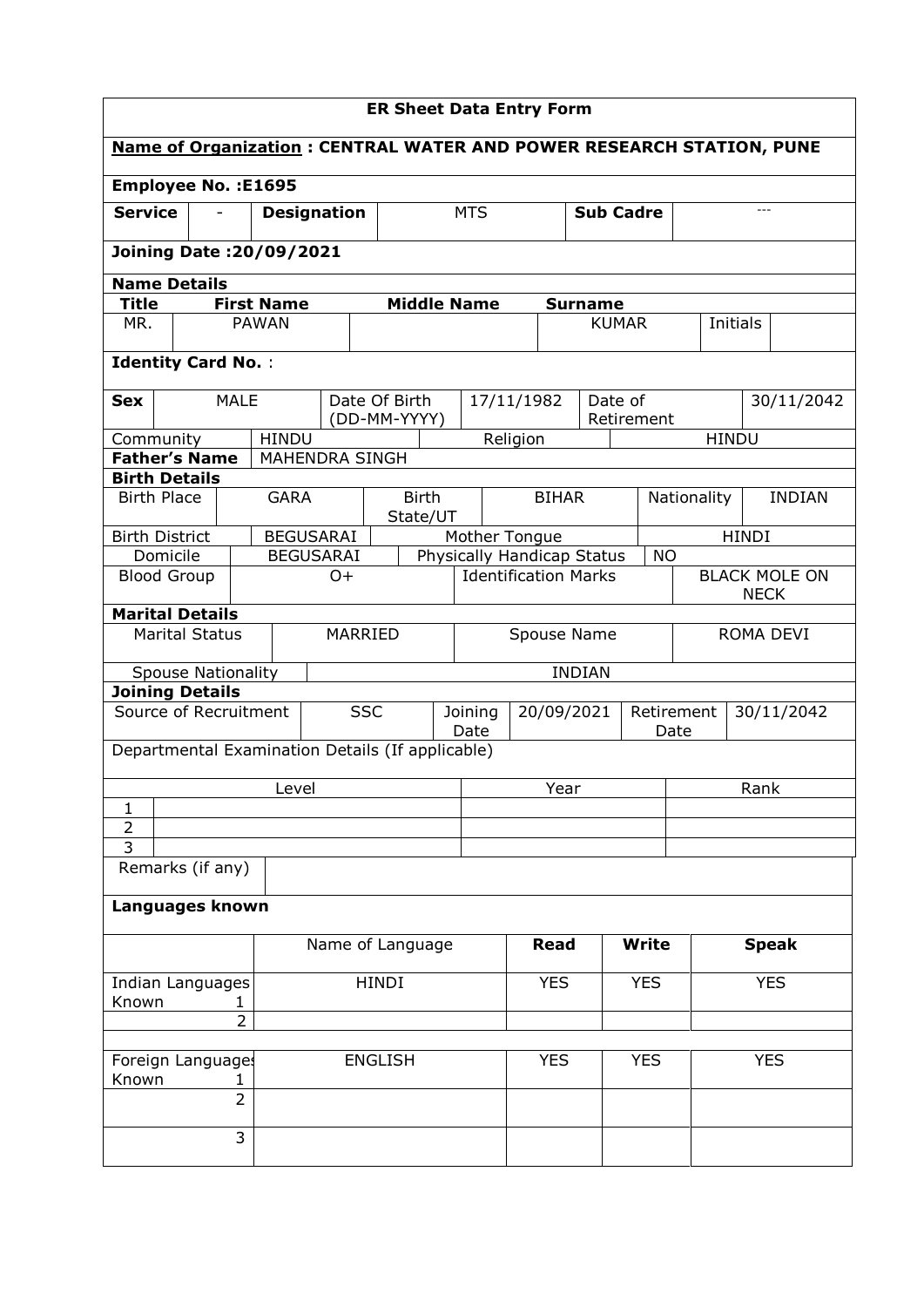## Details of deputation (if applicable)

| Name of the Office | Post held at that<br>time in parent office | Name of post<br>(selected for<br>deputation | Period of deputation |      |  |
|--------------------|--------------------------------------------|---------------------------------------------|----------------------|------|--|
|                    |                                            |                                             | Since                | From |  |
|                    |                                            |                                             |                      |      |  |

## Details of Foreign Visit

| SI. | Place of Visit | Date of | Post held at | Whether it     | Details of visit |
|-----|----------------|---------|--------------|----------------|------------------|
| No. |                | visit   | that time    | is a           |                  |
|     |                |         |              | personal or    |                  |
|     |                |         |              | official visit |                  |
|     |                |         |              |                |                  |

## Transfer/Posting Detail (if applicable)

| Place | Period of posting |      |  |  |  |  |
|-------|-------------------|------|--|--|--|--|
|       | Since             | From |  |  |  |  |
|       |                   |      |  |  |  |  |
|       |                   |      |  |  |  |  |
|       |                   |      |  |  |  |  |
|       |                   |      |  |  |  |  |

| Qualification (Use extra photocopy sheets for multi qualifications, experience, training, awards details) |              |              |                              |             |            |                                                    |                                                                    |  |  |  |
|-----------------------------------------------------------------------------------------------------------|--------------|--------------|------------------------------|-------------|------------|----------------------------------------------------|--------------------------------------------------------------------|--|--|--|
| Qualification                                                                                             |              |              |                              | Discipline  |            |                                                    | Specialization 1                                                   |  |  |  |
| B.A.                                                                                                      |              |              |                              | <b>ARTS</b> |            |                                                    |                                                                    |  |  |  |
|                                                                                                           | Division     |              |                              |             |            | Specialization 2                                   |                                                                    |  |  |  |
|                                                                                                           | $1^{\rm st}$ |              | 64.60                        |             |            |                                                    |                                                                    |  |  |  |
|                                                                                                           |              |              |                              | Place       |            |                                                    | Country                                                            |  |  |  |
|                                                                                                           |              |              |                              |             |            |                                                    | <b>INDIA</b>                                                       |  |  |  |
|                                                                                                           |              |              |                              |             |            |                                                    |                                                                    |  |  |  |
| <b>Experience</b>                                                                                         |              |              |                              |             |            |                                                    |                                                                    |  |  |  |
| Type of Posting                                                                                           |              |              |                              | Level       |            |                                                    |                                                                    |  |  |  |
| <b>MTS</b>                                                                                                |              |              |                              | $L - 1$     |            |                                                    |                                                                    |  |  |  |
| Designation                                                                                               |              |              |                              |             |            |                                                    |                                                                    |  |  |  |
|                                                                                                           |              |              |                              |             | <b>MTS</b> |                                                    |                                                                    |  |  |  |
|                                                                                                           |              |              |                              |             |            |                                                    |                                                                    |  |  |  |
|                                                                                                           |              | <b>CWPRS</b> |                              |             |            |                                                    |                                                                    |  |  |  |
|                                                                                                           |              |              |                              |             |            |                                                    |                                                                    |  |  |  |
| Office<br><b>CWPRS KHADAKWASALA PUNE</b>                                                                  |              |              |                              |             |            |                                                    |                                                                    |  |  |  |
| <b>Experience Subject</b>                                                                                 |              |              |                              |             |            |                                                    |                                                                    |  |  |  |
| Major                                                                                                     |              |              |                              |             |            |                                                    | To                                                                 |  |  |  |
|                                                                                                           |              |              |                              |             |            |                                                    |                                                                    |  |  |  |
|                                                                                                           |              |              | University<br><b>DDELNMU</b> | Minor       |            | CGPA/ % Marks<br>DARBHANGA<br>Place<br><b>PUNE</b> | <b>Present Position</b><br>Department<br>Period of Posting<br>From |  |  |  |